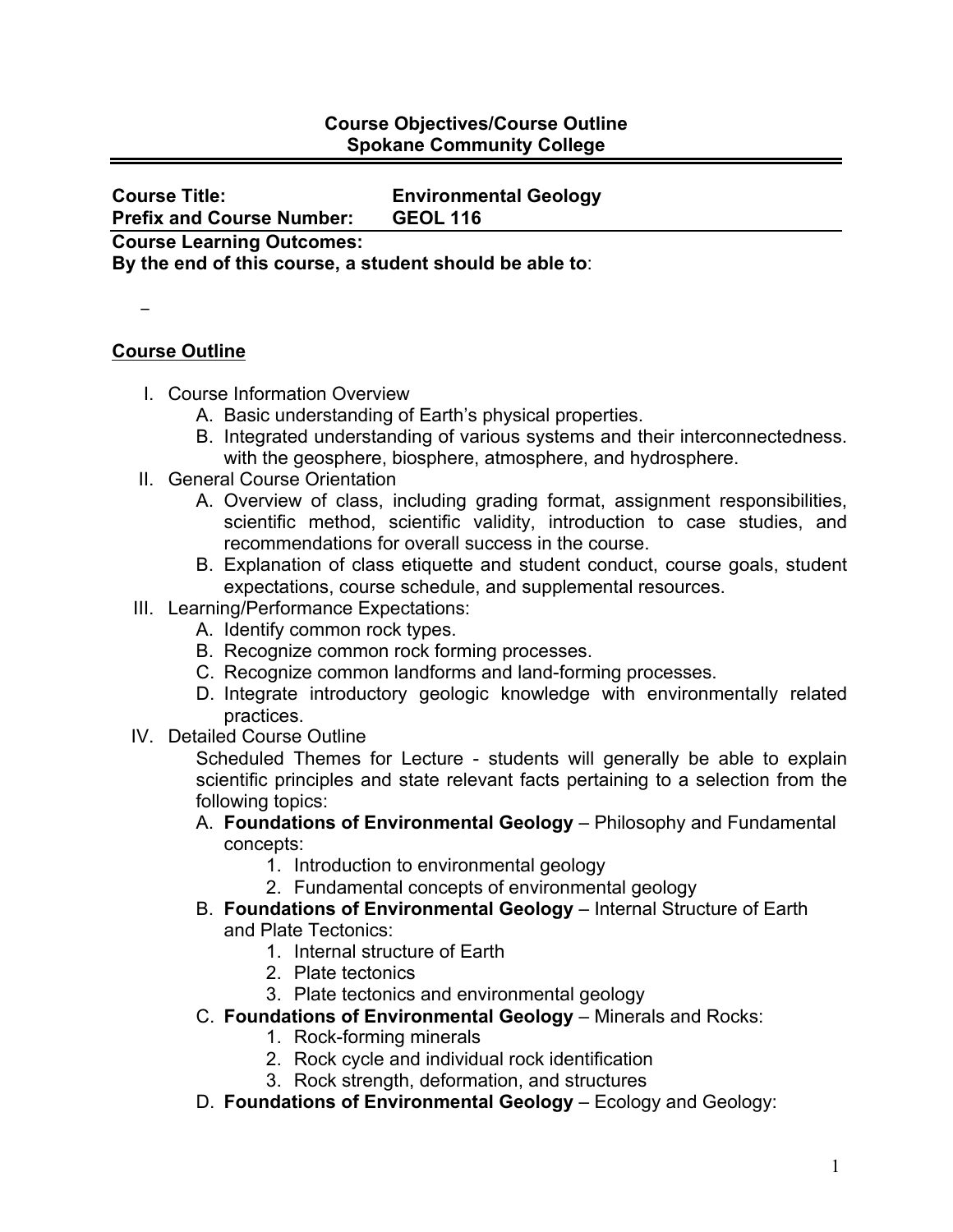- 1. Define ecology
- 2. Geology and biodiversity
- 3. Ecological restoration
- E. **Earth Processes and Natural Hazards** Introduction to Natural Hazards:
	- 1. Hazards, disasters, and natural processes
	- 2. Human response to hazards
	- 3. Global climate and hazards
- F. **Earth Processes and Natural Hazards** Earthquakes and Related Phenomena:
	- 1. Introduction to earthquakes, occurrence, hazard, mitigation, and effects
	- 2. Tsunami
	- 3. Response to earthquake hazards
- G. **Earth Processes and Natural Hazards** Volcanic Activity:
	- 1. Introduction to volcanoes, occurrence, hazard, mitigation, and effects.
	- 2. Forecasting volcanic behavior
	- 3. Adjustment to and perception of volcanic hazard
- H. **Earth Processes and Natural Hazards** Rivers and Flooding:
	- 1. Historical use of rivers
	- 2. Sedimentation, velocity, discharge, erosion, and deposition.
	- 3. Effects of land-use changes and urbanization
	- 4. The nature and extent of flood hazards
- I. **Earth Processes and Natural Hazards** Slope Processes, Landslides, and subsidence:
	- 1. Introduction to landslides, processes, and types
	- 2. Human use and landslides
	- 3. Minimizing the landslide hazard
	- 4. Subsidence
- J. **Earth Processes and Natural Hazards** Coastal Processes:
	- 1. Introduction to coastal hazards, processes, and erosion
		- 2. Human activity and coastal erosion
		- 3. Tropical cyclones
		- 4. Perception of and adjustment to coastal hazards
- K. **Resources and Pollution** Water Resources:
	- 1. A global perspective
	- 2. Surface water and groundwater
	- 3. Desalination
	- 4. Water use and management
	- 5. Emerging global water shortages
- L. **Resources and Pollution** Water Pollution:
	- 1. Overview of water pollutants; surface and ground
	- 2. Water quality standards
	- 3. Wastewater treatment
	- 4. Reducing the effects of water pollution